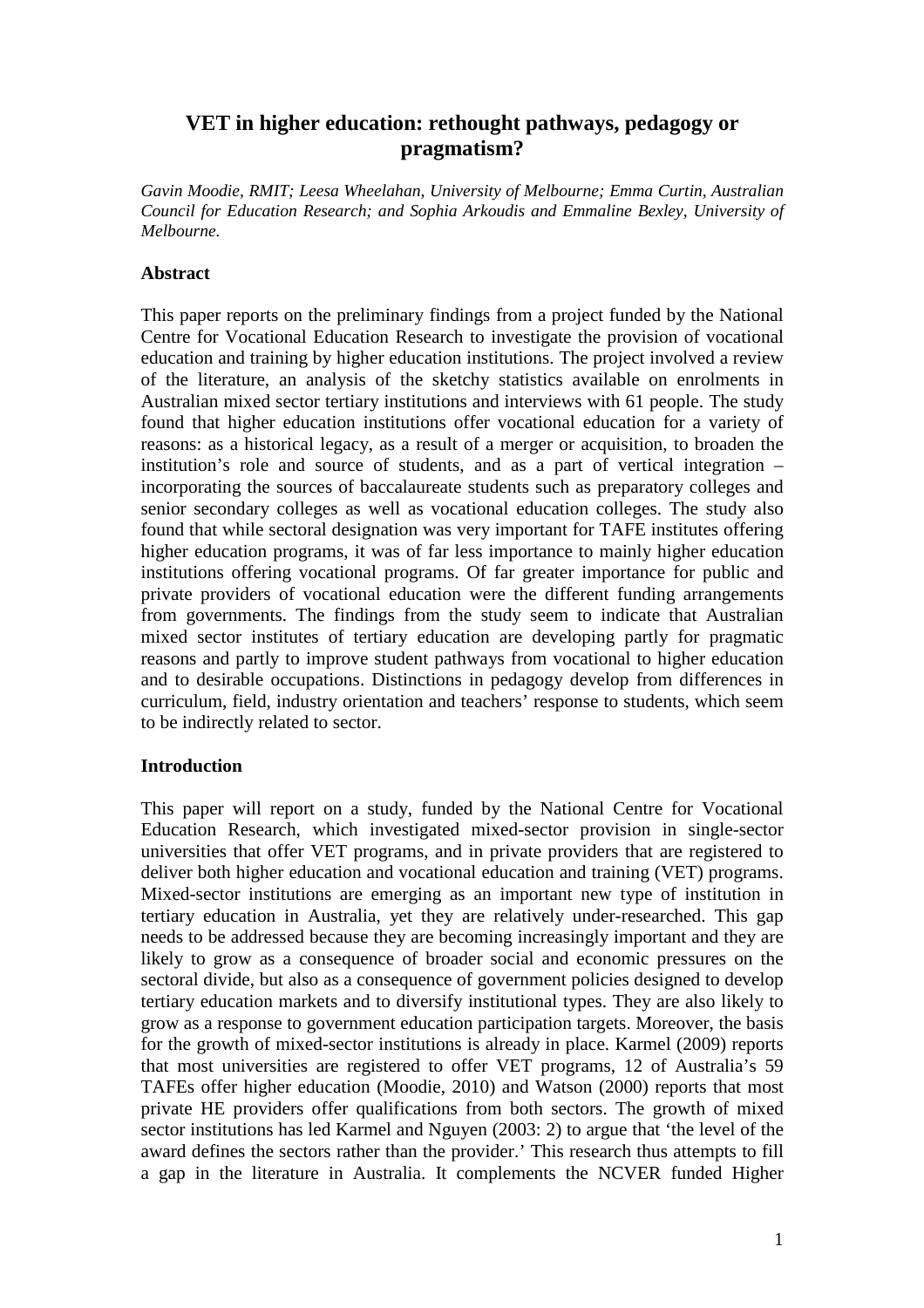Education (HE) in TAFE project that was conducted in 2008/2009 (Wheelahan, Moodie, Billet and Kelly, 2009), which was the first of its kind in Australia. There has been no research that explores VET in single-sector universities, and mixedsector provision was not the focus Watson's (2000) research on private HE providers.

Most research in Australia reflects existing sectoral, institutional and policy frameworks. Until recently, the focus of government tertiary education policy has been on constructing institutional and administrative arrangements that maintain sectoral differentiation of qualifications and institutions, while supporting student pathways between the VET and HE sectors. The different arrangements between the sectors have reflected this approach, which includes partnerships between single sector institutions and co-located university and TAFE campuses (and sometimes a secondary school or adult and community education campus). The dual-sector universities have integrated their administration and student support despite different external sectoral requirements, and in recent years they have successfully emphasised their dual-sector character and increased the percentage of VET students admitted to their higher education programs (Wheelahan 2009). Australian and state governments have also sought to support student pathways based on sectorally differentiated institutions and programs, such as the MCEETYA credit transfer principles, the AQF RPL principles, the Victorian Government Credit Matrix, and various arrangements at the state level between universities and TAFEs (PhillipsKPA 2006).

The development and operation of dual-sector universities with substantial enrolments in both vocational and higher education, a distinctively Australian development, has been analysed by Wheelahan (2000), Moodie (2009) and by several authors in Garrod and Macfarlane (2009). In the United Kingdom the emergence of higher education in colleges of further education was studied in depth in the Further Higher project (University of Sheffield 2010) led by Parry and is the subject of several papers (Parry and Thompson 2002; Bathmaker et al. 2008; Parry 2009) that discussed mixed-sector development. The authors have not yet found any previous work that examines vocational education offered by mostly higher education institutions. The study reported in this paper extends the analysis of mixed-sector institutions by examining private providers that offer VET and higher education, and universities that offer VET studies. The project involved a review of the literature, an analysis of the sketchy statistics available on enrolments in Australian mixed sector tertiary institutions and interviews with 61 people.

#### **Statistics on enrolments in mixed sector institutions**

We found 96 institutions which are accredited to offer both vocational and higher education programs. Of these, 22 are self accrediting institutions, including the 5 dual sector universities. There are 73 other tertiary education institutions accredited to offer both vocational and higher education including 12 TAFE institutes.

## *Self accrediting higher education institutions*

There are 5 dual sector universities with substantial load in both vocational and higher education. The Batchelor Institute of Indigenous Tertiary Education is also a dual sector self accrediting tertiary education institution. The other 16 universities with a registered training organisation are: Australian Catholic University, Charles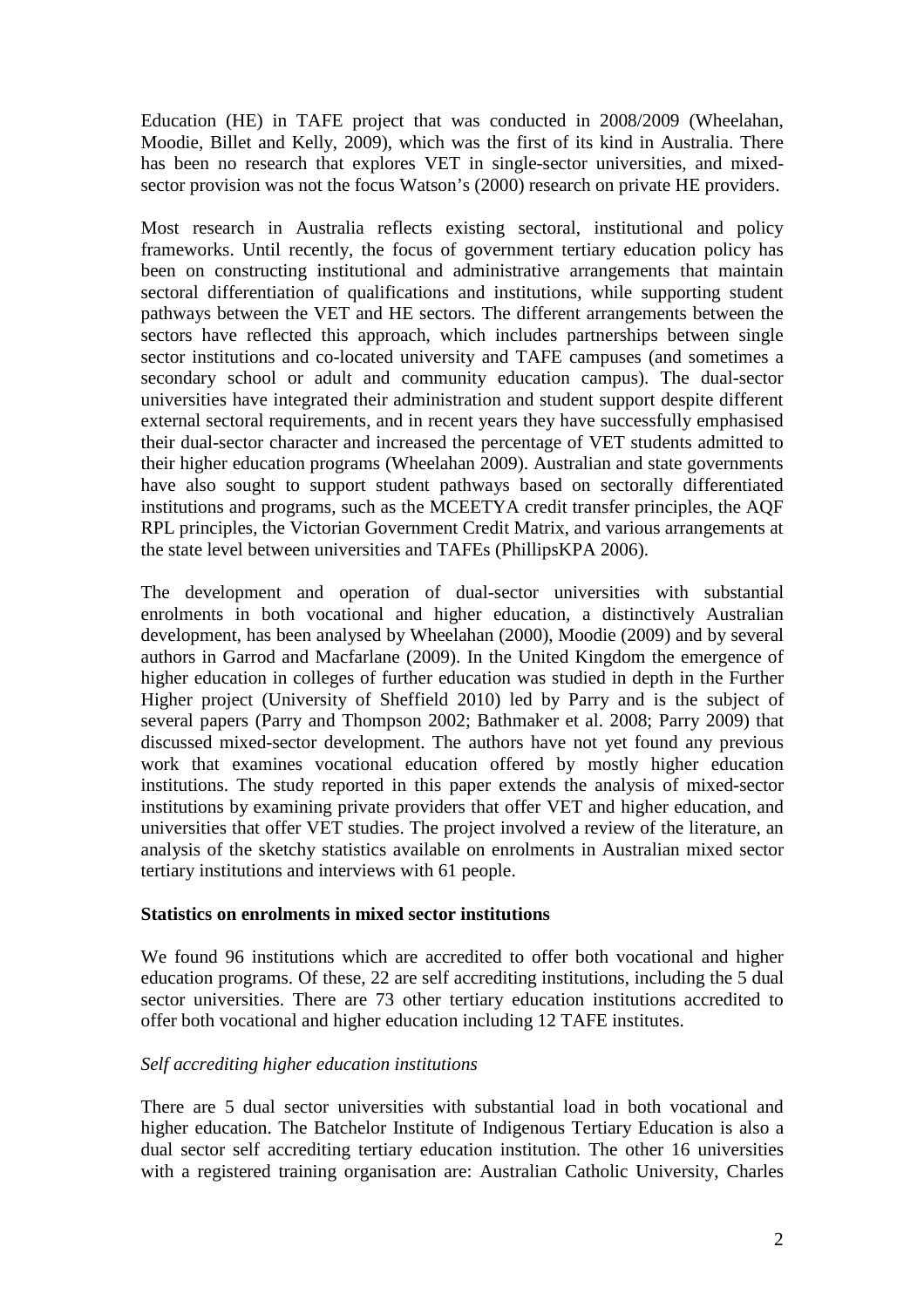Sturt University, Curtin University of Technology, Deakin University, Edith Cowan University, Griffith University, La Trobe University, Monash University, University of Adelaide, University of Canberra, University of New England, University of Notre Dame Australia, University of Queensland, University of Tasmania, University of Western Sydney and University of Wollongong.

The current data sharing protocols for vocational education and training do not allow publishing of enrolments, full year training equivalents, hours of delivery or qualification completions of publicly funded vocational education for each registered training organisation. Neither do governments collect data on enrolments in privately funded vocational education, even though much is subsidised by the Australian government. It is therefore not possible to say how substantial universities' vocational education may be. However, the team found the number of vocational education programs each university has accredited to give a partial indication of the size of their vocational education effort. It seems likely that many universities with a registered training organisation offer small amounts of vocational education, probably less than 5% of their total student load.

## *Other mixed sector institutions*

There are 73 other tertiary education institutions accredited to offer both vocational and higher education including 12 TAFE institutes. NSW TAFE has been registered as one higher education provider, which incorporates all 10 institutes. Several institutions have accredited higher education programs without apparently enrolling any students in them so the colleges which are accredited to offer both vocational and higher education probably overstates the number of cross sectoral colleges. Conversely, it is likely that at least some institutions enrol students in accredited higher education programs without reporting those enrolments to the Department of Education, Employment and Workplace Relations (DEEWR) because they find reporting requirements onerous and without any direct contribution to their immediate interests. However, they are now required to report their higher education enrolments so we should expect greater compliance in the future. We examined colleges that are both registered training organisations and report higher education enrolments to DEEWR. This probably understates the number of colleges offering higher education but is likely to reflect more accurately the colleges which have substantial higher education enrolments and thus are more likely to be mixed sector institutions.

Seven of the institutions examined have most of their higher education load in the creative arts. Most creative arts colleges have small higher education student load, and together they are 20% of the higher education load of cross sectoral colleges. Only 2 colleges have most of their higher education load in health, but the Australian College of Natural Medicine which has changed its name to Endeavour College of Natural Health is relatively big, with 9% of cross sectoral college higher education load. The biggest group of cross sectoral colleges consists of 12 colleges that have most of their higher education student load in management and commerce, which is half of total load reported by the cross sectoral institutions examined. There are 6 religious colleges, most of them small, which have 8% of total load. All of the 5 TAFE institutes which reported higher education load are in Victoria, which was 6% of the total, and primarily in the creative arts or management and commerce.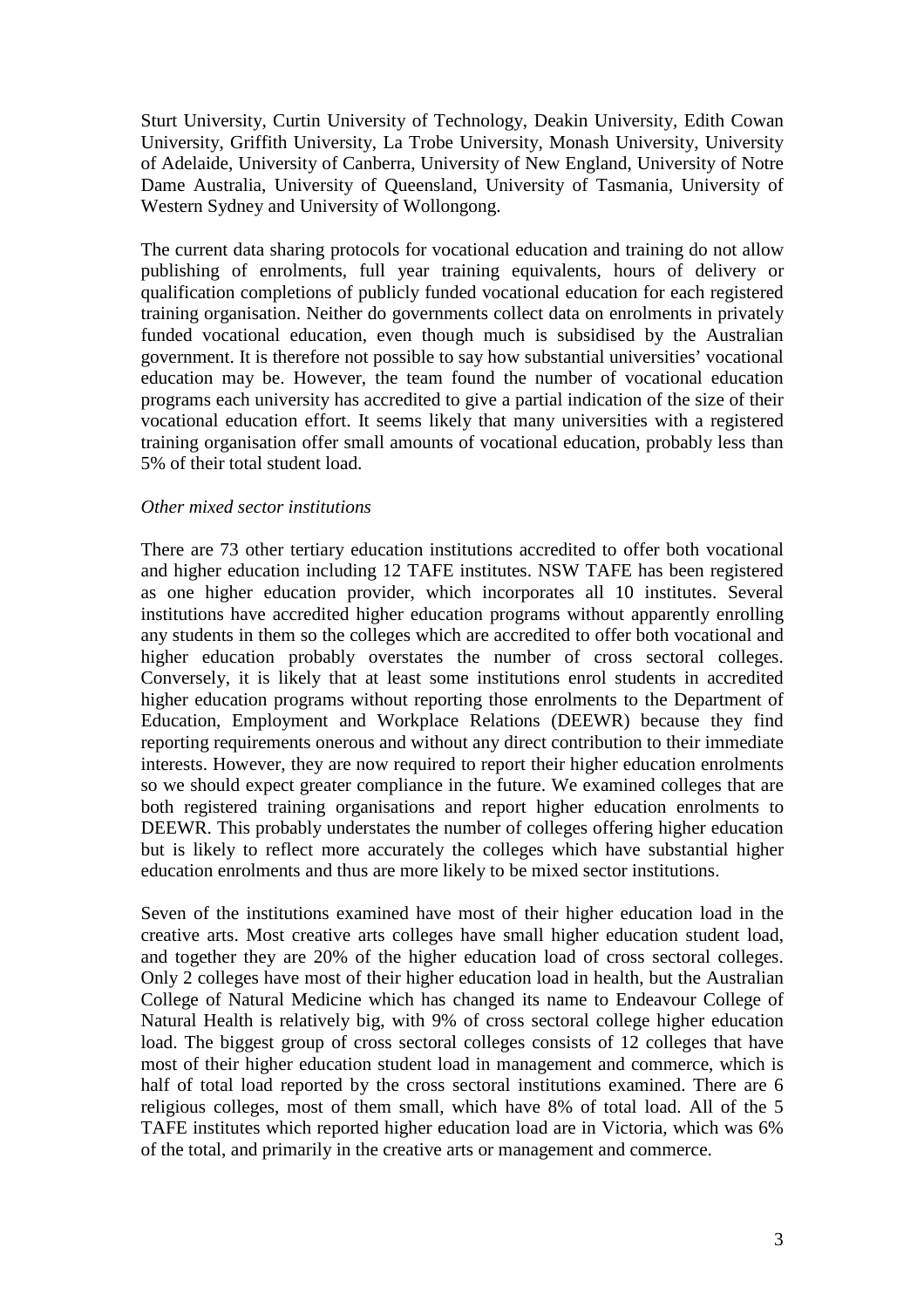## **Interview data collection**

This research was designed to provide preliminary insights into mixed-sector provision in universities and private providers. This was done to keep the project within manageable bounds. The project's scope and purpose is therefore designed to identify issues as the basis for further research. Interviews were used to gain insights into VET in universities and mixed-sector provision in private providers.

The project team interviewed senior managers, program heads, teachers and students at 2 public universities which are registered training organisations, 2 public universities which have a registered training organisation as a wholly owned subsidiary, 2 private health colleges, a private religious college, a private creative arts college, and a private hospitality college. Interviews were also held with one private conglomerate, a coordinating body, 3 government accrediting bodies and a leading researcher in the private sector. A total of 61 interviews was conducted for the study. All interviews were written up using a pre-prepared template for consistency and ease of analysis and were analysed thematically with the aid of NVivo software.

## **Discussion of findings**

This section will present some of the preliminary findings from the study. These are presented under the groupings of the key stakeholders interviewed from the different institutions. This is done to present some of the narratives collected in the interviews conducted that inform our preliminary findings.

#### *Senior managers*

The registered training organisation at one university was on a campus that specialised in one industry and the campus' overwhelming identification was with that industry. The university's vocational education was funded from contracts and tuition fees and the main determination of its character was not its sectoral designation but from obtaining its income from private sources. At one university the senior manager had difficulty explaining the requirements of training packages and the Australian quality training framework to their dean and to faculty and university committees. It also seemed that faculty and university curriculum committees prevented the unit from offering lower level vocational programs that would provide good pathways to the higher level vocational programs offered by the university. Faculty and university curriculum committees apparently required the unit to include in vocational programs subjects that were not in the training package and were of only indirect relevance to the vocational program.

One university reported a high level policy commitment to student pathways as the main reason for offering vocational education, yet it appeared that strong student pathways had not yet been developed. Two universities were registered as registered training organisations, while the other two were part of a separate organisational unit, which in one university was its commercialisation company. In these universities, too, the vocational unit's character was determined not so much by its sectoral designation but by its financial status as a private unit within a publicly funded university. All universities' managers reported what they believed were heavy and onerous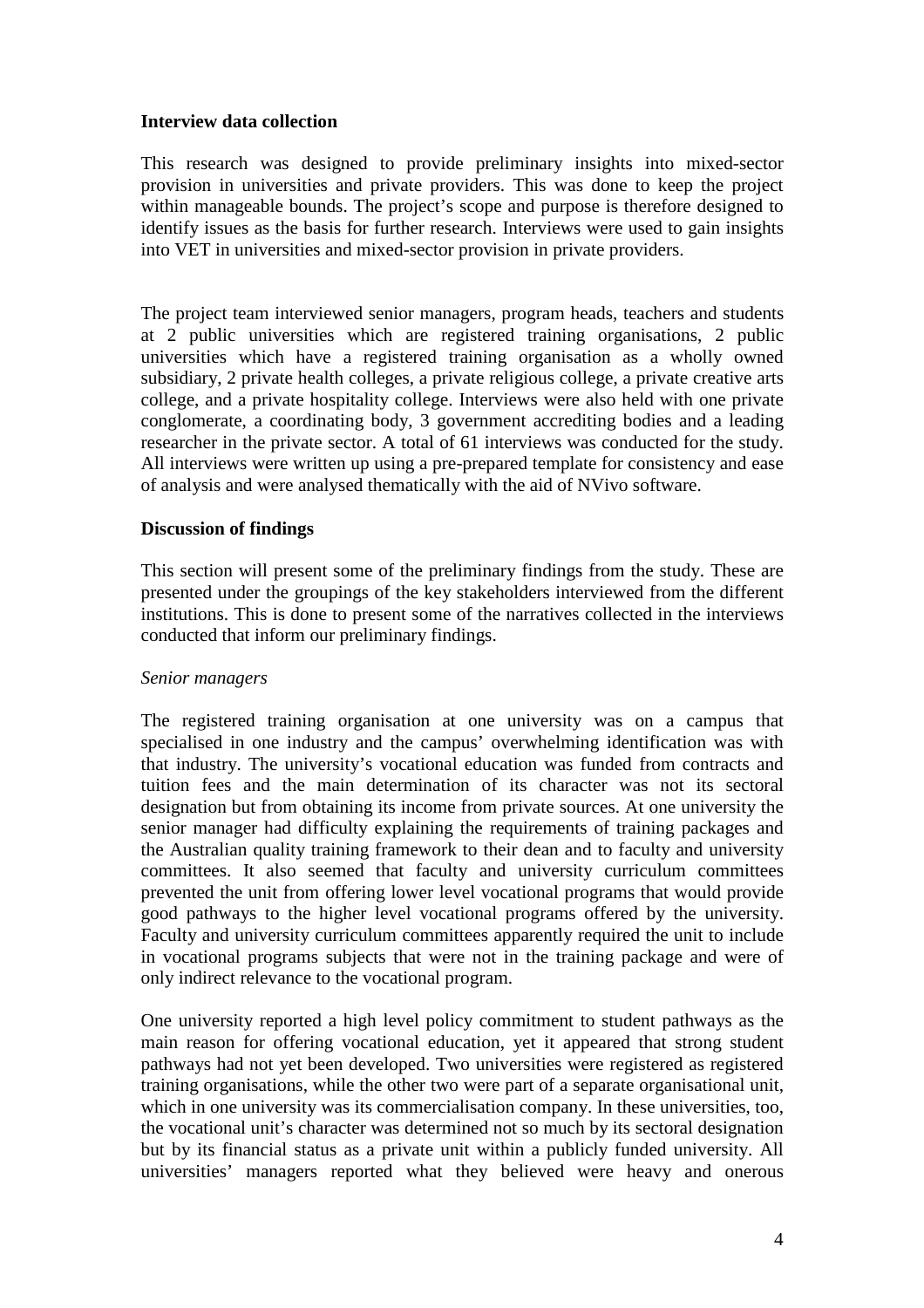requirements for approving vocational programs and meeting the requirements of the Australian quality training framework. University managers may find these requirements irksome because as self accrediting higher education institutions they are not required to gain external accreditation of their higher education programs.

No private college participating in the project identified mainly as a vocational or as a higher education provider. Most colleges specialised in one industry, identified overwhelmingly with that industry and offered the range of programs to prepare graduates for specific roles within that industry. One private college participating in the project was religious and it saw its role as promoting its religion and supporting affiliated religious organisations rather than as mainly a vocational or higher education institution. The private colleges which offered programs in several fields identified with the character and distinctive approach that the college developed for itself which was not related to the sectoral designation of its programs. For all private colleges their financial position as a private college was far more important than the sector of most of their programs. One of the main issues for senior managers of private colleges, as it was for the coordinator of the university campus which specialised in one industry, was governments' different funding of public and private providers, which was said to be unfair to private providers.

Two of the three senior managers of government accrediting bodies broadly supported the division of tertiary education into sectors as promoting different institutions to serve different needs in society. The other focused on the policy constraints that prevented the sectors from working together as effectively as they might. One hoped that universities' offering vocational education would not lessen their emphasis on theoretical programs based on research. They considered higher education institutions good providers of vocational education likely to provide good teaching and facilities and maintain appropriate standards although less closely involved with employers. One head of a state vocational accrediting body suspected that university providers of vocational education may base their vocational programs more on the curriculum familiar in higher education than on workplace competencies, but considered this acceptable in view of the educational quality of its programs, its attractiveness to students and its apparent support by employers.

## *Program heads*

The heads of vocational units and programs interviewed in universities were responsible for winning training contracts, attracting students, engaging and scheduling teachers and other staff, ensuring that programs met regulatory and other quality assurance requirements and managing their programs and units. Their biggest concern was maintaining the financial viability of their programs and units and so their biggest issue was governments' different financial treatment of public and private providers of vocational education. Program heads commented on the anomaly of a private vocational education unit within a public university, which complicated their job. Some university vocational education program heads also commented on the relations between vocational and higher education in their university, believing that vocational education is not valued as highly in their institution. Neither is vocational education well understood within their university, making program approval, staffing arrangements, class timetabling and in some cases students' work experience more difficult to arrange than for higher education students. Programs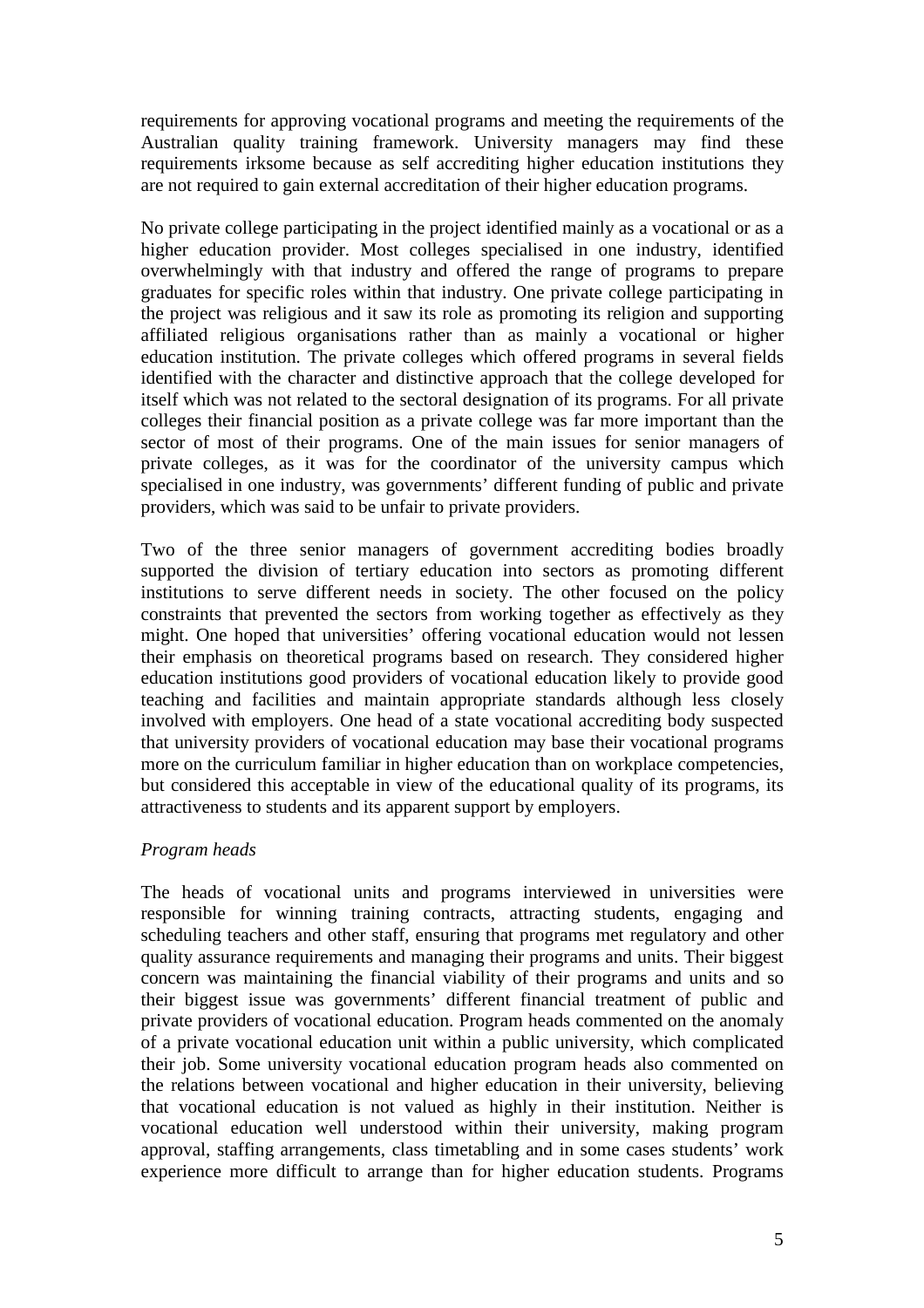heads did not report that vocational programs were compromised by being in a university, but that they were more difficult to organise. It seemed that program heads had to adapt the university's academic calendar, student administration and other systems that were established to serve only higher education to incorporate the needs of vocational education. However, in one university's registered training organisation, vocational students were not enrolled on the university's computerised administration system and enrolment and other student information was handled in paper form, creating many frustrations. In the higher education in TAFE project we reported that where an institution had only a tiny proportion of load in one sector with the majority of its load in the major sector, the institution lacked the institutionalised frameworks to support the reporting and accountability requirements of the smaller sector. This finding was reinforced in this project.

Most of the heads of vocational programs interviewed in private colleges were responsible for supervising teachers, ensuring that training packages were delivered properly, that assessment was conducted appropriately and that the program met the audit requirements of the Australian quality training framework. While they were aware of the need for their program and unit to be financially viable, this was within a college that had marketing, student recruitment and staffing systems that shared responsibility for maintaining the program's viability. In addition some of the bigger colleges had one middle manager who was responsible for the accreditation and credit transfer and pathways agreements for all their programs, and perhaps another who was responsible for ensuring that all programs met regulatory requirements. Again, this spread the responsibility for ensuring that programs met regulatory requirements. Program heads in private colleges emphasised the distinctive character of their college and said this gave its programs a distinctive quality. Many program heads, teachers and students in private colleges also claimed that the private nature of the provision meant that the colleges were more responsive to students' needs and cared more about students' educational and personal welfare.

#### *Teachers*

Most of the vocational teachers interviewed at universities were employed casually or on annual contracts. They had extensive industry experience, often as a sole contractor or as an independent trainer. Some maintained a consultancy practice concurrently with their casual employment with the university. The teachers interviewed were happy to teach in a program that they believed was of high quality in an institution that had good resources and standing. They perceived some lower esteem within their university than their colleagues teaching higher education programs. One teacher was qualified to teach in higher as well as vocational education but taught in the vocational program because they couldn't meet the research expectations of a higher education academic. One teacher taught vocational subjects that were incorporated within a higher education program and found this very rewarding because the higher education students valued highly the practical orientation of the vocational subject they taught. Another teacher taught a higher education subject in a higher education program and vocational subjects within a vocational program. This teacher perceived substantial differences between vocational and higher education curriculum and pedagogy and believed that these were appropriate in view of the different aims of the programs and the different backgrounds and interests of the students. Vocational teachers in universities reported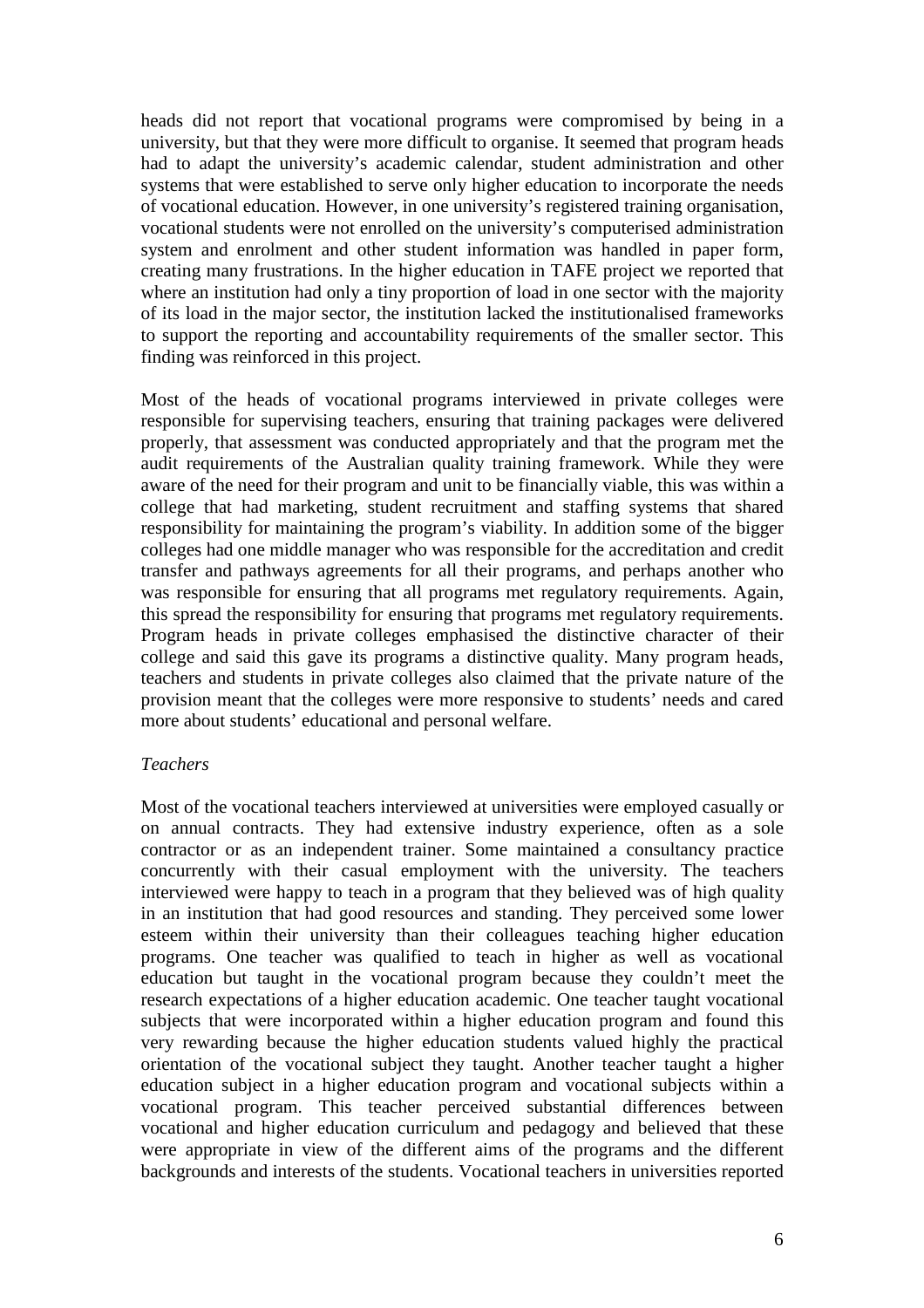adequate staff support and development opportunities, but didn't always have the time or inclination to take much advantage of these.

Most vocational teachers interviewed at private colleges were employed casually or on contracts of 1 year or longer, although one private college had recently made a concerted effort to shift as much staff load as possible to continuing forms of employment (not coincidentally, the senior manager at this institution had recently moved into that position from a university). They had extensive industry experience and maintained close links with their industry in attending industry meetings, organising placements for their students and helping their graduates get jobs. Most teachers identified strongly with their occupation and with their college. They were happy with the organisation of their program, the college's facilities and the resources available to their program. Most teachers taught only in their program and had little interaction with higher education programs offered by their college. Their pedagogy was shaped by the industry, training package, field, and by the college's ethos. Teachers in private colleges seemed to have high teaching loads. While many were aware of opportunities for support and development, some provided by their college, they would have had to take the initiative and find the funding and time for pursuing these opportunities which most felt they couldn't manage within their teaching load and other commitments.

#### *Students*

Vocational students interviewed at universities identified strongly with the industry they were preparing to enter and with their university or campus. They identified as 'business' or 'university' students rather than as vocational education students. Out of formal class, vocational students interacted most with other students in their class and with their teachers and most interacted only incidentally with students of other programs. Vocational students who knew higher education students said they did not think of them as different types of students. Most vocational students were broadly aware of higher education programs offered by their university and were vaguely aware of opportunities to transfer or progress to those programs. Some students were enrolled in a vocational program that had a strong pathway to a cognate higher education program and these students were aware of the opportunity to progress to the higher education program. While that prospect seemed remote for first-year students, students closer to completion of their program were very aware of pathway opportunities.

One student enrolled in a vocational program offered by a university said that they were asked by their fellow students to report to the research team their dissatisfaction with their program. The student reported that the timetable was changed frequently, often at short notice. Teachers didn't turn up at scheduled times. Some classes covered material that had been covered previously. Other subjects or perhaps classes seemed irrelevant to the vocational program. Moreover, the student complained that their program was disorganised. However, the student said that teaching facilities and resources were excellent and that most of their teachers were very good.

Vocational students interviewed at private colleges also identified strongly with their industry and college. They had a clear idea of the occupation they were preparing for and many identified with that occupation. They were more aware of opportunities to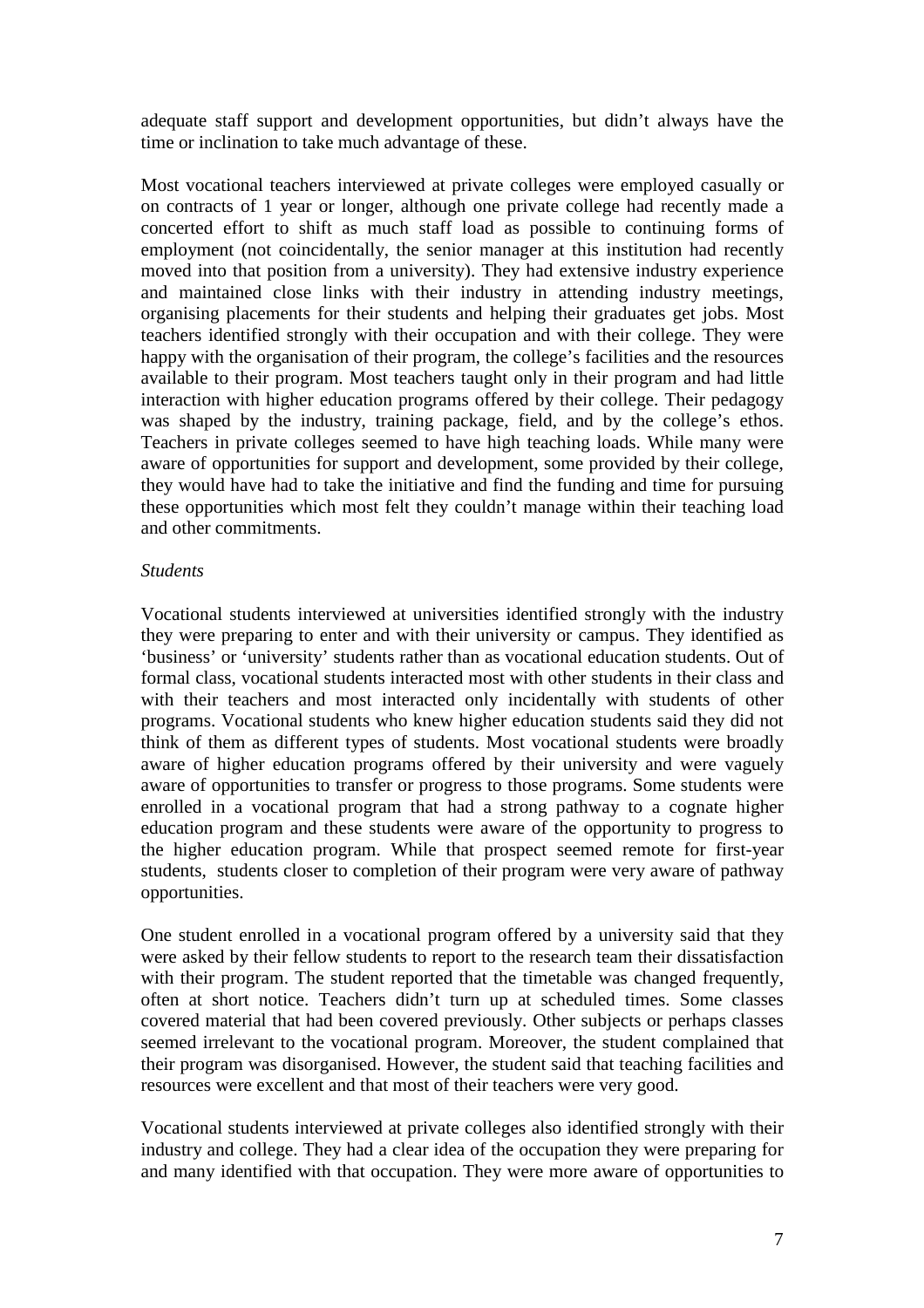progress within their occupation than with opportunities to progress educationally. All students interviewed believed that their college was of high quality and that their program was giving them a very good preparation for their industry. They identified strongly with their vocation. They particularly valued their program's links with and relevance to industry. Most students expressed favourably their college's distinctive approach.

There were, however, some indications that students glossed over whether they were studying a VET or higher education program, or whether they were studying in a private institution or a 'university' when explaining their studies to others. This may reflect their very strong identification with the industry they were preparing to enter, but it could also indicate some uncertainty about their identities as students. In the HE in TAFE project students' identities were strongly shaped by their sectoral designation; they were *higher education* students. In this project, only one student unambiguously said they told people they were studying at XXX institution first, and then named their qualification. Others named their qualification or their intended occupation or said they were going to university or explained the activities they were engaged in. One student at a private institution said "I refer to the content rather than where I am studying". This could reflect some concerns with the status of their sector or their institution, particularly when compared to universities.

## **Conclusions**

While the project has not yet been completed some interim conclusions emerge from the data collected.

#### *Reasons for offering vocational education*

Australian universities with a registered training organisation offer vocational education for a variety of reasons. Some, such as the University of Adelaide, offer vocational education programs as a legacy of the time when most universities offered sub-graduate diplomas and some offered sub-graduate certificates. Others such as the University of Queensland offer vocational education programs as a result of their amalgamation with a college, typically an agricultural college. Others such as the Australian Catholic University (St Patrick's campus) offer vocational education as part of their vertical integration – offering programs which supply their baccalaureate programs with students. Some vertically integrated universities route their domestic and international students through the same pathways, while at other universities the pathways are starkly separate for domestic and international students. Yet other universities such as Deakin University offer vocational education mainly to broaden their role. Private colleges offer vocational and higher education to serve their industry and perhaps also to broaden the range of prospective students they may attract. Some mixed sector institutions offer vocational education for pragmatic reasons such as increasing revenue. These different reasons for offering vocational education may affect the organisation of vocational education within the institution but it doesn't seem to affect the way the program is taught nor students' experiences of vocational education in mixed sector tertiary institutions.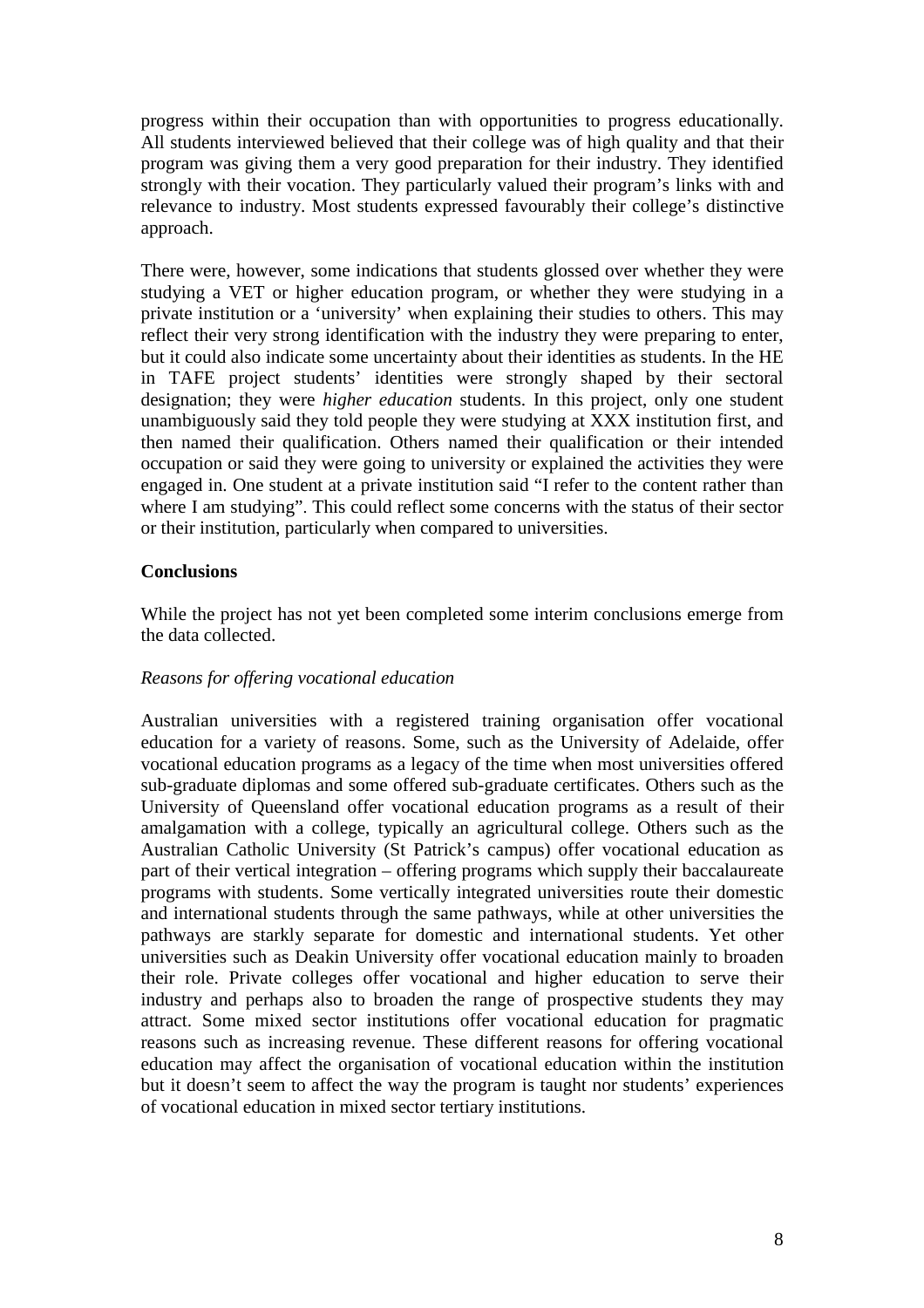#### *Relevance of sectoral designation*

The higher education in TAFE project found that sectoral designations were salient for TAFE senior managers, program coordinators, teachers and students. TAFE institutes offered higher education programs to reposition their institute and program coordinators had to balance pressures for maintaining the separateness of higher education with being part of a vocational institute and usually subsidised by vocational programs. Higher education in TAFE teachers and students had an ambivalent or uneasy identification with their sector. In contrast, sectoral designation was far less important for vocational education in universities, while it still seemed to play some role in students' identification of their status as students. The distinction between VET and higher education in private institutions was less important than the public/private distinction. Teaching methods were acknowledged as broadly different for vocational and higher education programs in response to differences in curriculum, field, industry orientation and students' backgrounds and interests that are related to sector.

#### *Status*

While issues of status were not as strongly expressed in this research as were in the higher education in TAFE project, there were still a number of teachers who commented directly about status. Some of the VET teachers distinguished between themselves and the 'degree people'. Given that ten of the 17 teachers interviewed were teaching both VET and higher education, further analysis is required comparing status issues from VET only teachers and those teaching in both sectors. The students interviewed appeared to be slightly more ambivalent about status issues, compared with the comments from the higher education in TAFE project. For some students there was no difference between VET and higher education. For them "it was all university'. This could also reflect concerns about status with students identifying with the higher status sector or it may be due to the institution's marketing of programs to students and the emphasis of pathways to university study. Yet other students identify by their profession, such as musician.

#### *Importance of government funding arrangements*

Governments' funding arrangements were far more important than sectoral designations, both to the universities and to the private colleges participating in the project. Vocational units which sourced most of their funds from private sources found their position anomalous within publicly funded universities. Both these units and private colleges believed that governments funded public and private vocational providers inconsistently and without a strong rationale. They also believed that there was unequal competition between public and private vocational providers. Both universities and private colleges found the different governance, quality assurance and accreditation requirements of vocational and higher education to be an onerous imposition that limited the way they could develop their programs. This view was expressed very strongly by almost all participants.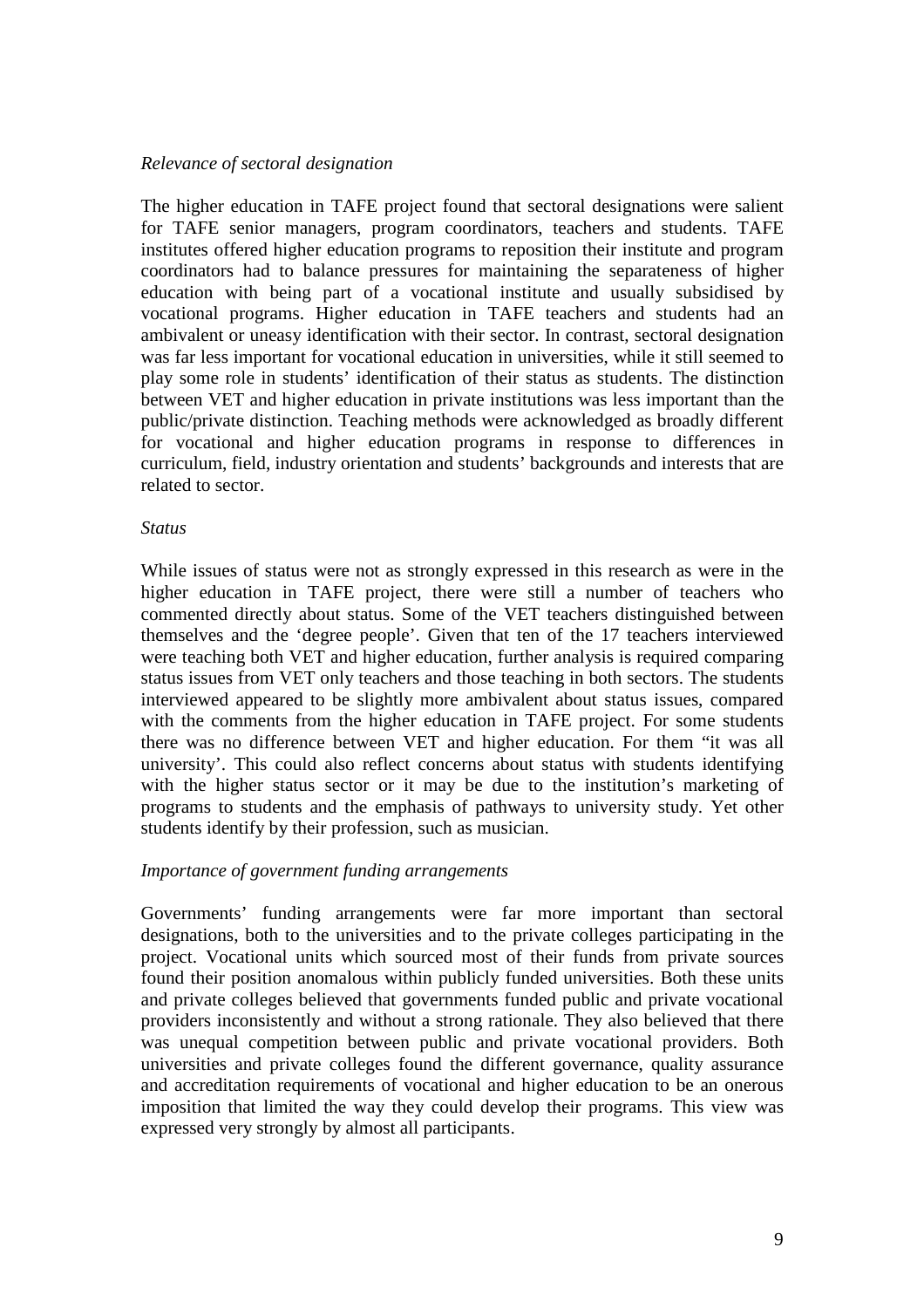#### *Sectoral experience*

The higher education in TAFE project found that higher education students and staff in some TAFE institutes were not yet part of a higher education community of scholars and that this affected students' education and teachers' scholarship. This issue didn't arise with vocational students and staff in mainly higher education institutions. Vocational staff and most students felt their program was appropriately practical and related to their industry. The higher education in TAFE project also found that some higher education teachers in TAFE did not have the time, resources or other support to engage in scholarship as is expected of most higher education teachers. Again, there was no corresponding feeling reported by vocational teachers in mainly higher education institutions. One possible explanation for this may be that most of the teachers interviewed for the higher education in TAFE project were employed as full-time teachers and had a range of responsibilities other than direct teaching. In contrast, most of the teachers interviewed for this project were employed as sessionals. These teachers maintained close links with their industry, although some apparently did so as part of their private practice.

However, some senior managers reported difficulties getting their vocational programs approved and accepted within a mainly higher education institution. One manager of a government approval authority also suggested that vocational programs offered by universities may not be based as fully on workplace competencies as they should be and feared that the blurring of the sectoral boundaries may undermine the different contributions of each sector and its institutions. However, these were marginal concerns compared to the concerns raised in the higher education in TAFE project.

#### **Acknowledgements**

This project is funded by the National Centre for Vocational Education Research. We thank the institutions, staff and students who participated in the project. We also thank Dr Nick Fredman, research fellow at the University of Melbourne's LH Martin Institute for his comments on different drafts of the paper.

#### **References**

Bathmaker, A-M., Brooks, G., Parry, G. and Smith, D. (2008). Dual-sector further and higher education: policies, organisations and students in transition. Research Papers in Education, 3:2, 125–37.

Garrod, N. and Macfarlane, B. (eds) (2009). Challenging boundaries: managing the integration of post-secondary education. Routledge, Taylor and Francis, New York.

Karmel, T. (2009). Reflections on the tertiary education sector in Australia, National Centre for Vocational Education Research, Adelaide, http://www.ncver.edu.au/publications/2115.html, accessed 23 May 2009.

Karmel, T. and Nguyen, N. (2003). 'Australia's Tertiary Education Sector', Centre for the Economics of Education and Training 7th National Conference , September,